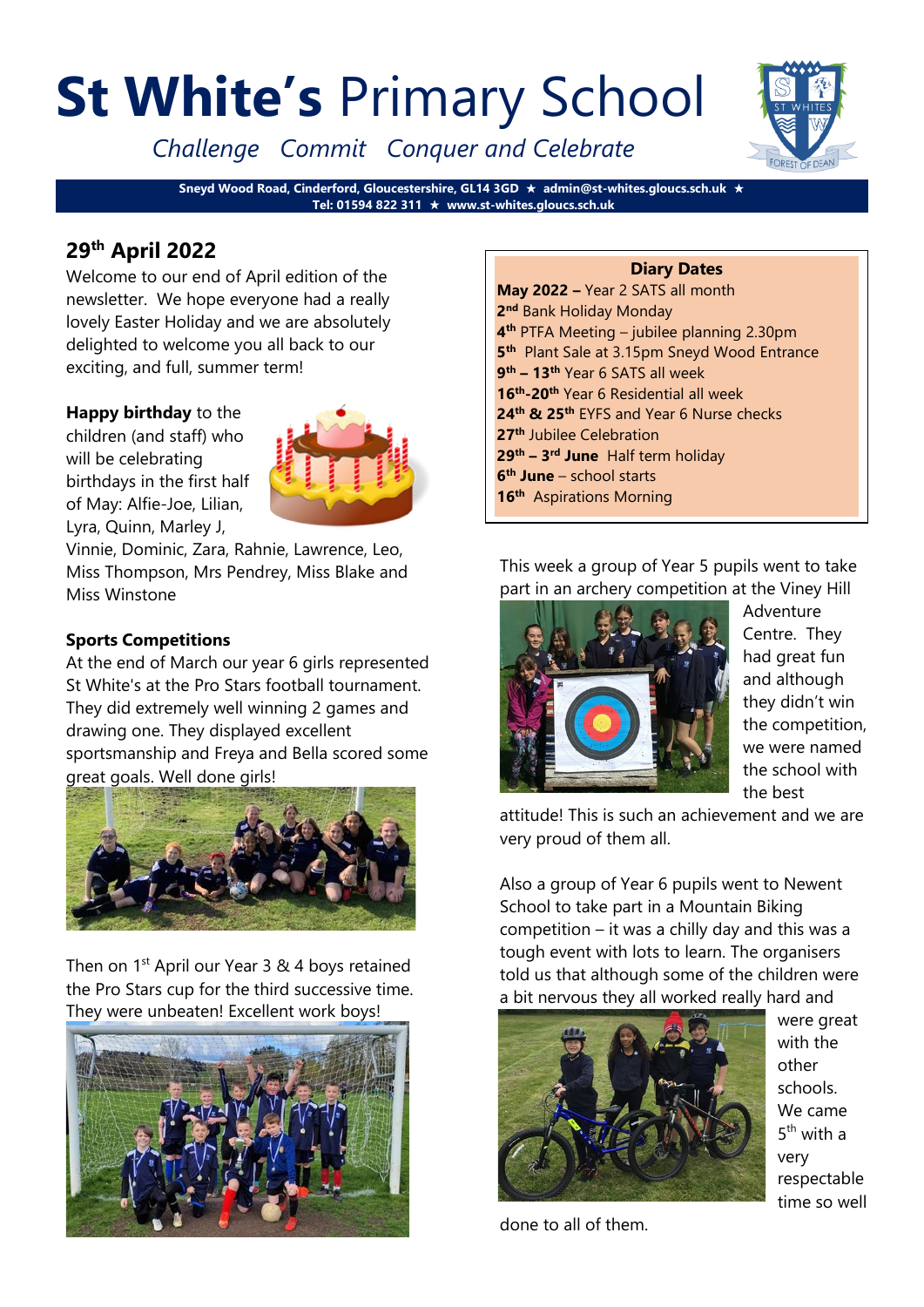**Sparrow Class** did an investigation into sugary drinks and wanted to share their results with everyone. First they found out how much sugar is in each bottle.



Then they did an experiment and put coins and teeth into the drinks and left them for 2 weeks.



This photo shows before and after. After 2 weeks in the drinks, the coins were cleaner, one tooth was black and the other had hardly any enamel left on it.

### **St White's Has Got Talent**

Before the holidays we held our annual talent competition – entries were sent in by video & all the classes watched them and voted for their favourites. The three top acts then performed in front of KS1 and KS2 – congratulations to Charlie, Evelyn and Lily!



# **KS1 Design work**

At the end of last term children in Year 1 & 2 designed and built models of playground equipment – take a look at their fabulous work!



# **Cirencester Roman Museum Trip**

On 31<sup>st</sup> March Year 3 and 4 pupils visited the Corinium Museum in Cirencester to learn all about the Romans!



# **Aspirations Morning** Thursday 16<sup>th</sup> June 2022....save the date!

We are still hoping for more volunteers to come in on 16<sup>th</sup> June to talk to small groups of children about what you do for a job. For more information, please email [skylark@st](mailto:skylark@st-whites.gloucs.sch.uk)[whites.gloucs.sch.uk](mailto:skylark@st-whites.gloucs.sch.uk)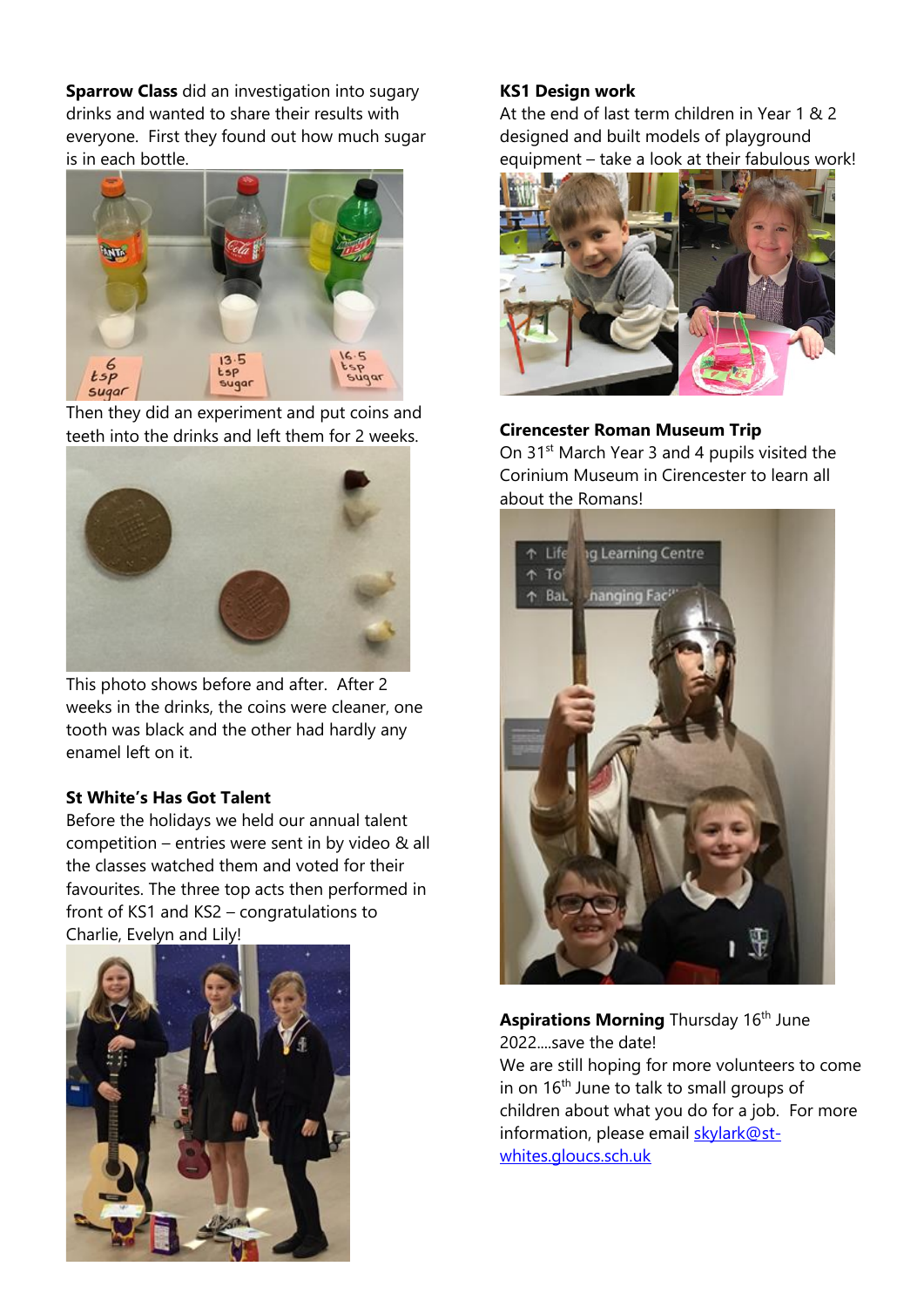### **Charity Committee News!**

The Charity Committee have been working with Nicky Herbert who helps with our allotment and they will be holding a plant sale outside the Sneyd Wood Road entrance on Thursday 5<sup>th</sup> May. This is to raise funds towards purchasing a special tree to plant for the Platinum Jubilee and also goes towards the Level 4 RHS School Gardening Award.



### **Heron Project Group News**

On the week commencing the 23rd May 2022, we are running a road safety week in school. We will be hosting many activities, some in school and some at home/outside of school. These are designed to help the community to learn more about road safety. The main goal is to make sure everyone understands how to stay safe on/near the road not just children but road users as well. Please keep your eyes peeled on the school Facebook page for ways in which you can support the school in promoting road safety on St White's Road and in Sneyd Wood Road. Remember, BE CAREFUL ON THE ROAD.

### **Robin and Wren had a visit from the police!**



**Forest Police** @ForestPolice

PCSODIAMOND and PCSOOLIVER have been talking to the reception classes at #STWHITESSCHOOL in #CINDERFORD, we spoke about #ROADSAFETY and #STRANGERDANGER, the children were brilliant, lots of learning was done and everyone enjoyed the morning!!

# @cinderfordtc #staysafe #community



### **St White's Photo Competition**

Thank you for the fabulous photographs for our competition. Please keep sending them in. These are from Arthur Adams and Karen McDermott